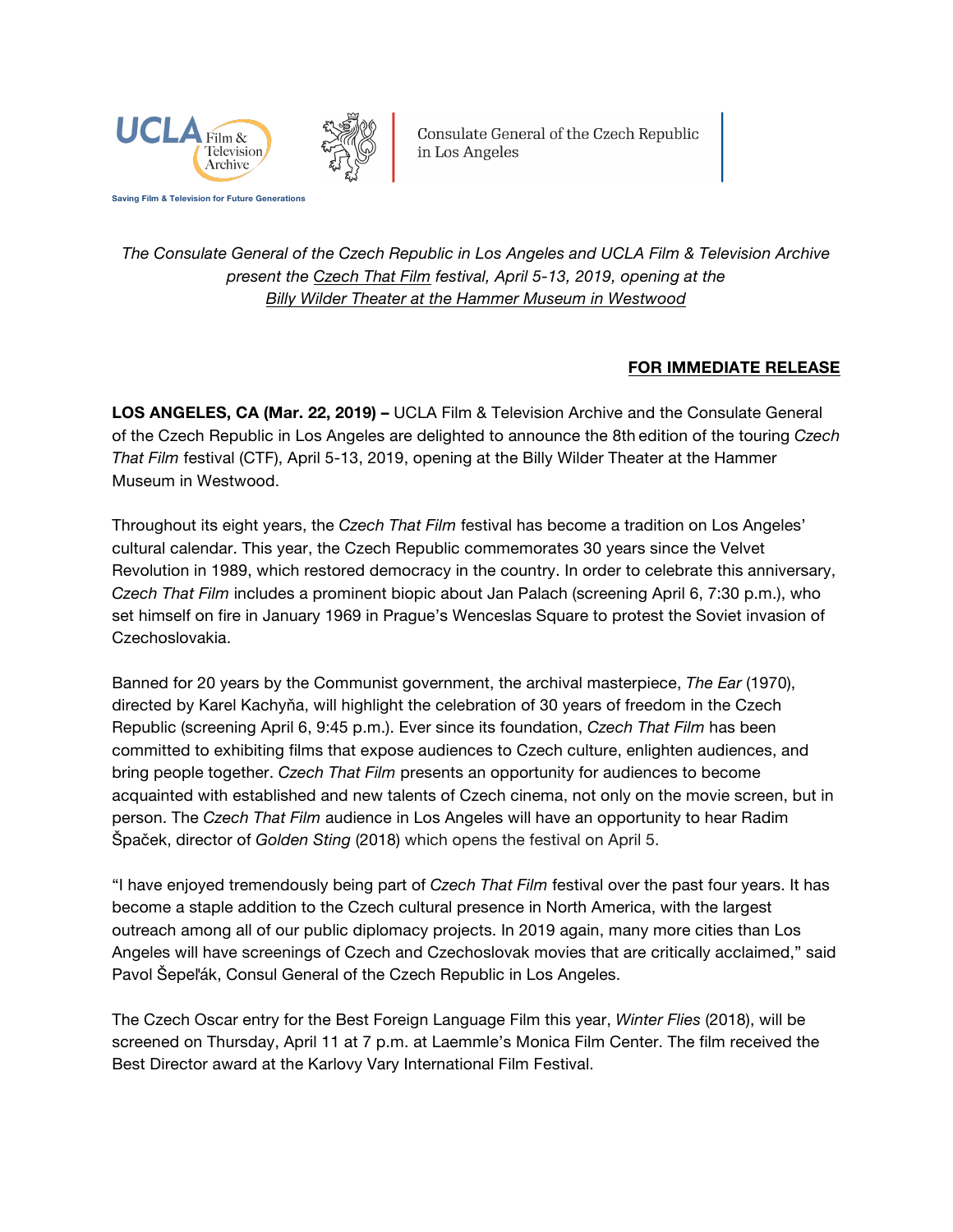The program will conclude on Friday, April 13 at 7:30 p.m*.* at the Billy Wilder Theater with *Dukla 61* (2018). This family drama, based on one of the greatest mining tragedies, is from David Ondříček (*In the Shadow*), who was selected by *Variety* magazine as a "Director to Watch."

## **For films screening at the Billy Wilder Theater: Doors open at 7 p.m. Tickets are \$10 each.**

All films will screen with English subtitles:

[April 5, 7:30 p.m.](https://www.cinema.ucla.edu/events/2019/04/05/golden-sting) *˗ Golden Sting As the opening night, includes* a post-screening conversation and Q&A

[April 6, 7:30 p.m.](https://www.cinema.ucla.edu/events/2019/04/06/jan-palach-the-ear) *˗ Jan Palach / The Ear*

[April 11, 7 p.m.](https://www.cinema.ucla.edu/events/2019/04/11/winter-files) *˗ Winter Flies* Off-site at Laemmle Monica Film Center

[April 13, 7:30 p.m.](https://www.cinema.ucla.edu/events/2019/04/13/dukla-61) *˗ Dukla 61*

For full program and more information about *[Czech That Film](https://www.cinema.ucla.edu/events/2019/czech-that-film)*, please visit the Archive website: [www.cinema.ucla.edu](https://www.cinema.ucla.edu/) or [www.czechthatfilm.com.](http://www.czechthatfilm.com/)

## **VENUES**

**Billy Wilder Theater at the Hammer Museum,** 10899 Wilshire Blvd. Los Angeles, CA 90024 **Laemmle's Monica Film Center**, *1332 2nd Street, Santa Monica, CA 90401*

For *Czech That Film* festival press inquiries, please contact Aneta Campbell at (310) 526-1897 or aneta\_campbell@mzv.cz

## **About UCLA Film & Television Archive**

The mission of the UCLA Film & Television Archive is to save film and television for future generations.

The Archive is internationally renowned for rescuing, preserving and showcasing moving image media and is dedicated to ensuring that the visual achievements of our time are available for information, education and enjoyment. The sixth-largest moving image repository in the world, and the second largest in the U.S., behind only the Library of Congress, the Archive's more than 450,000 holdings are stored in a state-of-the-art facility that meets and exceeds all preservation standards, from nitrate film to digital.

A unit of UCLA's School of Theater, Film and Television, the Archive's Research and Study Center provides free access to its holdings to researchers, writers and educators. Many of the Archive's